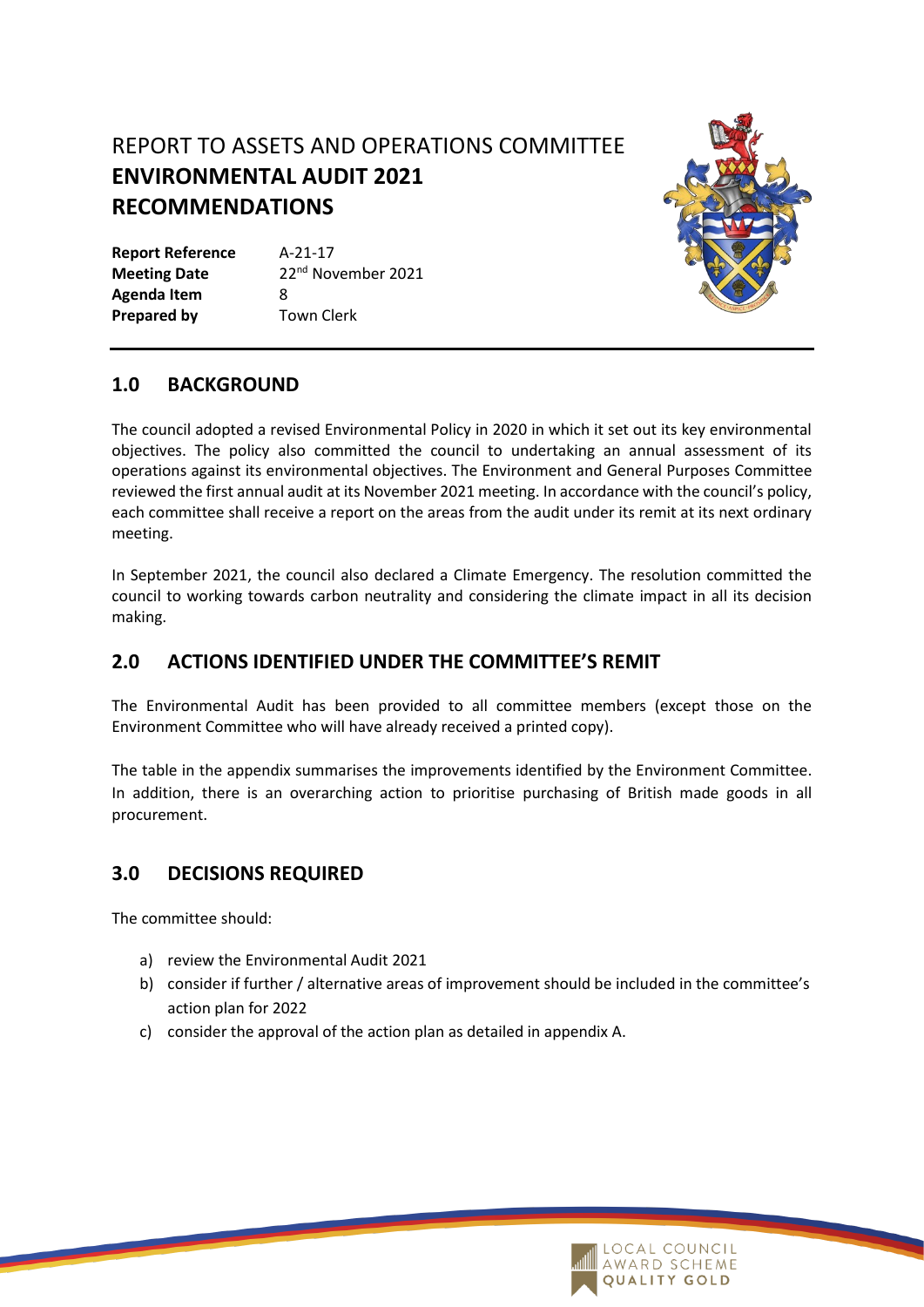## **APPENDIX A: ASSETS COMMITTEE ENVIRONMENTAL AUDIT ACTION PLAN 2022**

| <b>Ref</b>     | <b>Improvement Identified</b>                                                                                                                      | <b>Actions to be taken</b>                                                                                                                                                                                  | <b>Target</b>                |
|----------------|----------------------------------------------------------------------------------------------------------------------------------------------------|-------------------------------------------------------------------------------------------------------------------------------------------------------------------------------------------------------------|------------------------------|
| A1             | Investigate capital and operational cost of upgrading fluorescent<br>lighting to LED                                                               | Planning and Facilities Officer to determine operational cost of existing<br>lighting and capital investment required for upgrade. Report to be tabled<br>to committee for consideration.                   | MAY 2022                     |
| A2             | Investigate options for reducing gas consumption at the council<br>offices                                                                         | Planning and Facilities Officer to investigate options. Report to be tabled<br>to committee for consideration as necessary.                                                                                 | <b>SEPT 2022</b>             |
| A <sub>3</sub> | Confirm water usage data for the cemetery                                                                                                          | Water usage at the cemetery to be monitored monthly against<br>usage/activity to identify areas/needs for improvement.                                                                                      | <b>OCT 2022</b>              |
| A4             | Install water butt at Council Offices                                                                                                              | Planning and Facilities Officer to enquire if Listed Building Consent is<br>required for attaching a water butt to an existing downspout at the side<br>of the building. Town Ranger to install water butt. | <b>JAN 2022</b>              |
| A <sub>5</sub> | Investigate electric replacements if any tools require replacement<br>during 2022                                                                  | Planning and Facilities Officer to consider replacement of tools with<br>electric at the point of requirement.                                                                                              | <b>ONGOING</b>               |
| A <sub>6</sub> | Gather data to measure percentage of waste recycled from waste<br>collections                                                                      | Information to be sought from waste collection companies on weights of<br>collections. Data to be recorded monthly and interventions assessed.                                                              | <b>OCT 2022</b>              |
| A7             | Internal campaign to increase recycling rates                                                                                                      | Town Clerk to discuss with officer team to agree measures to increase<br>recycling and decrease waste generation.                                                                                           | <b>JAN 2022</b>              |
| A8             | Investigate improving recycling at the cemetery                                                                                                    | Planning and Facilities Officer to work with Cemetery<br>Groundskeeper/Caretaker to assess quantum of recyclable waste.                                                                                     | <b>JUNE 2022</b>             |
| A9             | Investigate provenance of any paper products at point of order and<br>with Danfo and where possible move to FSC certified or recycled<br>products. | Planning and Facilities Officer to engage with DANFO, Administration and<br>Support Officers to investigate certification at point of orders.                                                               | JAN 2022 /<br><b>ONGOING</b> |
| A10            | Install compost bin at Council Offices to compost green waste and<br>food waste generated in the Council Offices.                                  | 'Green Joanna' sealed compost bin to be installed in Council Office<br>grounds and internal cadies provided in kitchen/staff room for food<br>waste.                                                        | <b>JAN 2022</b>              |